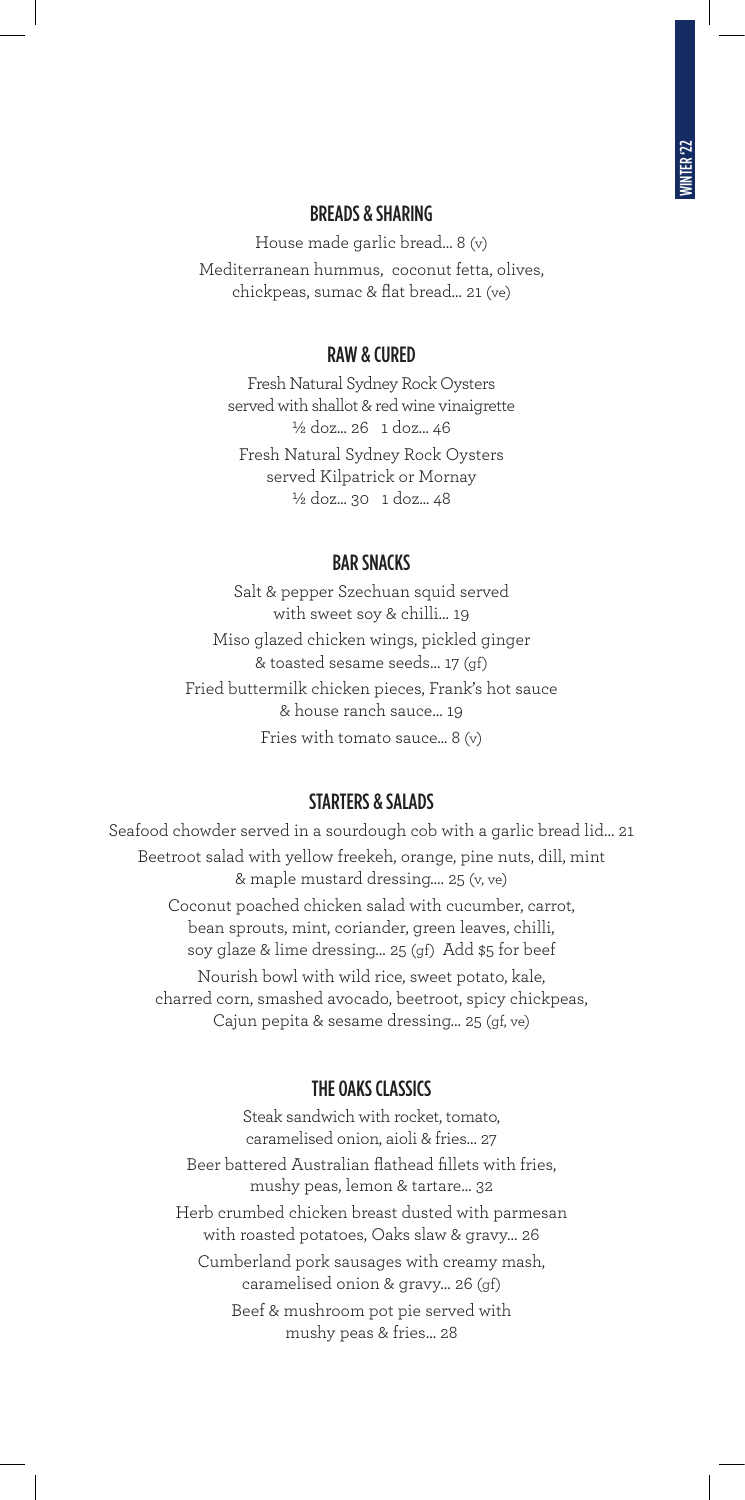

# FROM THE GRILL - THE DAVID THOMAS SELECTION

Rump Cap on 250g… 34 New York cut sirloin 300g grain fed… 44 Scotch fillet 300g grass fed… 47 Eye fillet 200g grain fed… 46

*All above steaks served with creamy mash & steamed green beans.*

Rib eye on the bone 400g served with roasted bone marrow, roasted potatoes & steamed green beans… 59

## **SAUCES**

*Mushroom & seeded mustard sauce (gf), rosemary & red wine jus (gf) Café de Paris butter (gf), anchovy & parsley butter (gf), classic gravy (gf) or green peppercorn & roasted pepper sauce (gf)*

*Please note well done steaks take approx 40mins*

. . . . . . . . *.* . . . **TOMAHAWK STEAK** (around 1.6 - 1.9kg) served with roasted potatoes & green beans.

## BURGERS

*Burgers served on brioche buns.*

Crispy fried buttermilk chicken burger with Oaks slaw, aioli & fries… 25

The classic cheese burger with tomato, lettuce, beetroot, cheese, apple wood smoked streaky bacon, burger sauce, fries & condiments… 25

The haloumi burger with green leaves, tomato, haloumi cheese, fried onion rings, smashed avocado, aioli, chilli jam & fries… 25 (v)

*Gluten free bun available \$2.*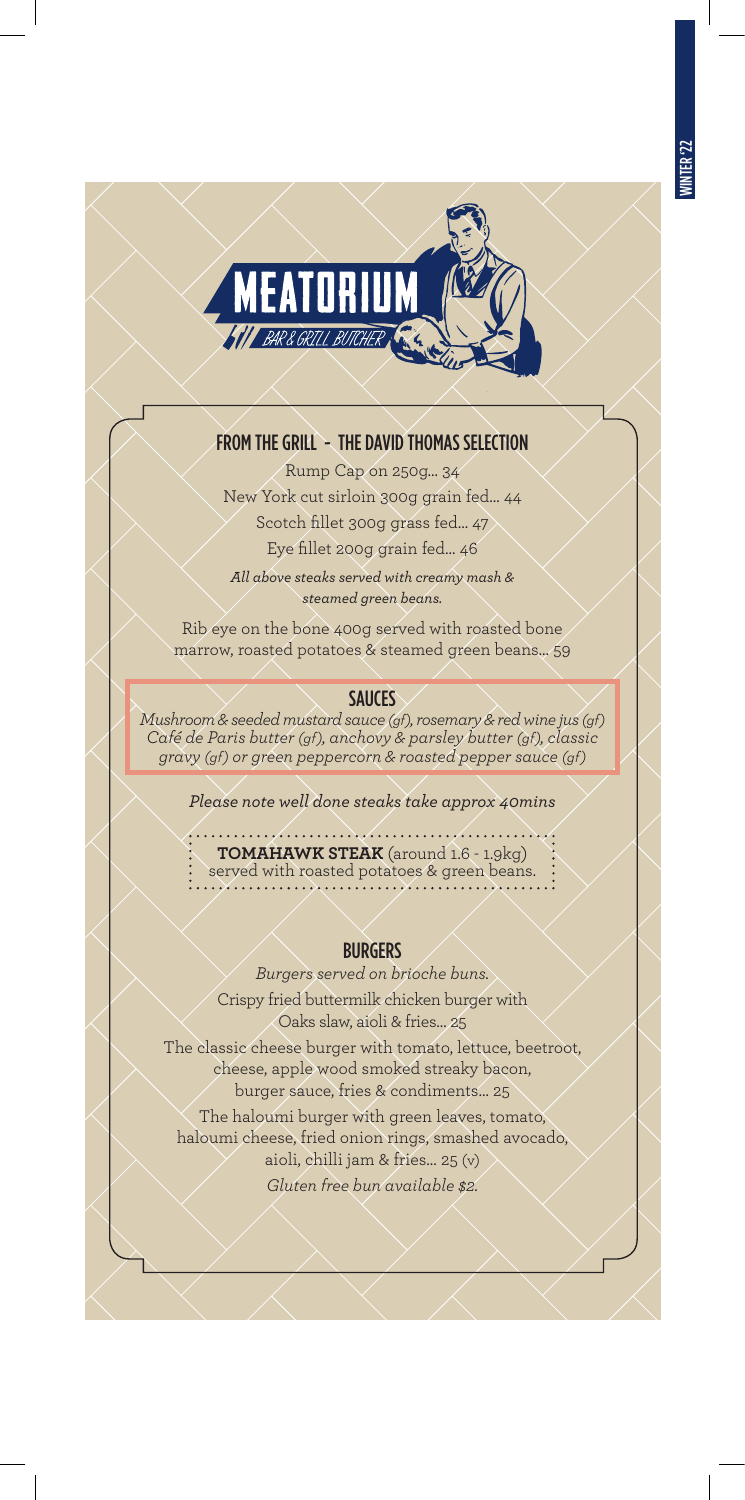#### GRILLED/ROASTED

Dukkah spiced cauliflower steak with pistachio, chilli, dried currant & cauliflower purée… 24 (ve, gf) Roasted barramundi fillet served with chorizo, cannellini beans, mussels & tomato broth… 32 (gf) Grilled whole lemon sole with rocket, cherry tomato & olive salad, lemon, sage butter & fries… 32 Slow cooked lamb shank, sautéed spinach, smoked carrot purée & jus… 29 (gf) Baked eggplant Parmigiana, tomato, basil & mozzarella with green salad… 24 (v, gf) Pork tomahawk 400gm served with mashed potato, roasted Brussels sprouts, almond flakes, bacon & maple syrup & Café de Paris butter… 42

#### MUSSELS

*All mussels served with frites, grilled bread & Dijon mustard mayonnaise* Provencale mussels, cooked with tomatoes, herbs & garlic… 35 White wine mussels, cooked with celery, onion, garlic & white wine… 32

## PIZZA

Buffalo mozzarella & basil… 21 (v) Three cheese pizza, marmalade… 23 (v) Double smoked ham, mushroom & pesto… 25 King prawns, cherry tomatoes, chilli, basil & garlic oil… 25 Roasted pumpkin pizza, mushroom, eggplant & coconut fetta… 23 (v, voa) Tandoori chicken pizza with herbed yoghurt, cashews & coriander… 25 'Nduja (firey spicy pork sausage mince), caramelised onion, rocket & herb yoghurt… 25 *Gluten free base available \$2. Vegan cheese \$2.*

(v) vegetarian (ve) vegan (voa) vegan option available (gf) gluten free